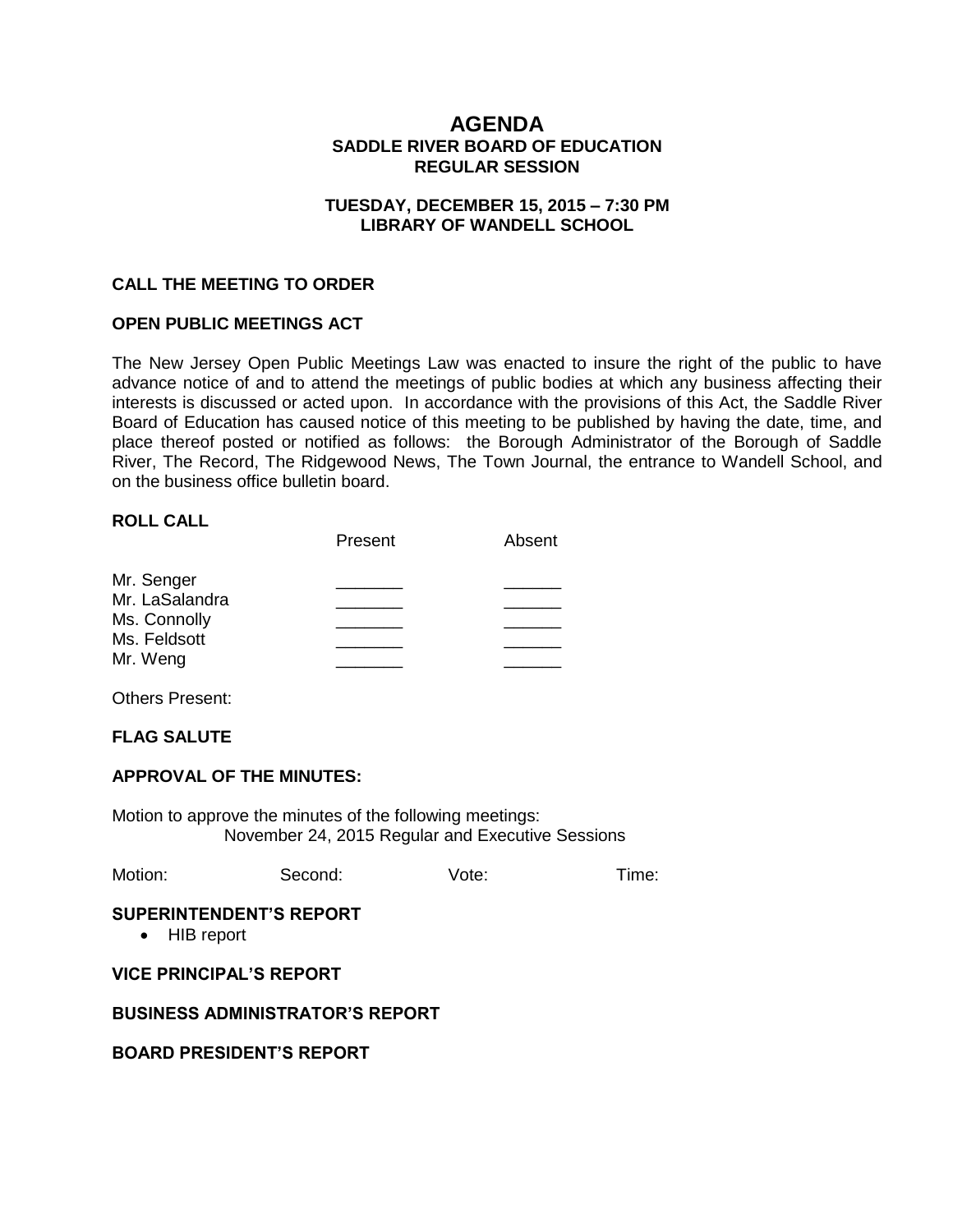# **MEETING OPEN TO THE PUBLIC FOR DISCUSSION OF AGENDA ITEMS ONLY**

Anyone addressing the board will be limited to 3 minutes. Time allotted for discussion is 30 minutes.

# **AGENDA ITEMS AS PER ATTACHED**

# **COMMENTS BY THE PUBLIC ON NON-AGENDA ITEMS**

Anyone addressing the board will be limited to 3 minutes. Time allotted for comments is 30 minutes.

# **MOTION TO ENTER EXECUTIVE SESSION**

WHEREAS Section 8 of the Open Public Meetings Act, Chapter 231, PL 1975, permits the exclusion of the public from a meeting in certain circumstances and

WHEREAS the Board is of the opinion that such circumstances presently exist

BE IT RESOLVED by the Saddle River Board of Education that:

 The public shall be excluded from discussion of the hereinafter-specified subjects: The general nature of these subjects is: Legal Issues

It is anticipated at this time that the above-stated subject matters will be made public when the Board determines them to be no longer prejudicial or when the board takes formal action.

Action may or may not be taken upon return to public session.

| Motion:                                    | Second: | Vote: | Time: |
|--------------------------------------------|---------|-------|-------|
| <b>MOTION TO ADJOURN EXECUTIVE SESSION</b> |         |       |       |
| Motion:                                    | Second: | Vote: | Time: |
| <b>MOTION TO ADJOURN MEETING</b>           |         |       |       |
| Motion:                                    | Second: | Vote: | Time: |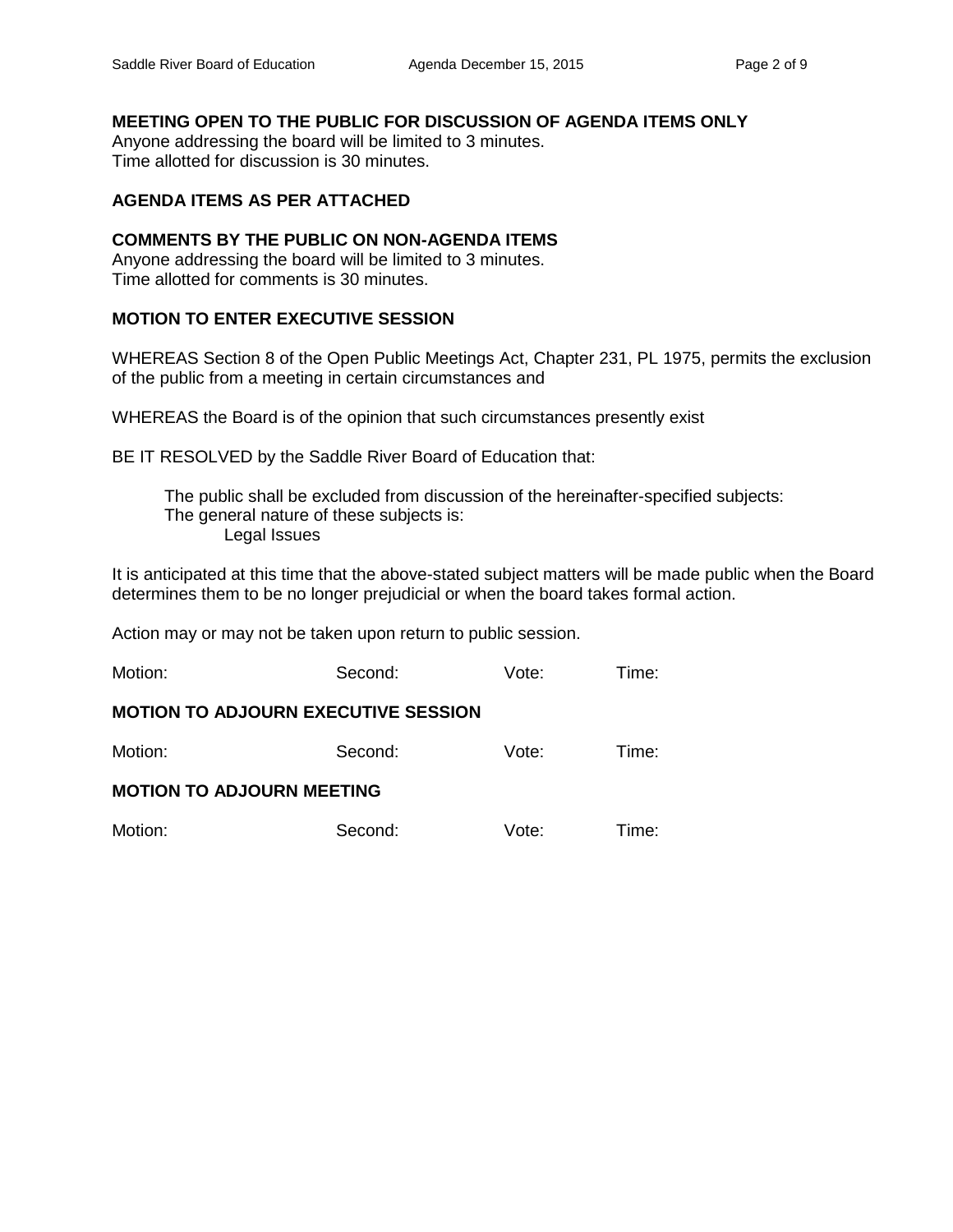# **SADDLE RIVER BOARD OF EDUCATION TUESDAY, DECEMBER 15, 2015 RESOLUTIONS – SUMMARY**

# **ADMINISTRATION**

A-851 2nd Reading – Payment for Goods and Services - Policy 3326 A-852 2nd Reading – Live Animals in the Classroom – Policy 6163.3

# **HUMAN RESOURCES**

- HR-1185 Resignation Jill Coyle Special Education Shared Aide
- HR-1186 Stipend Positions 2015-2016
- HR-1187 Christine Kim Stipend Wandell Rec Fall Art Club
- HR-1188 Michele Woodward Stipend Wandell Rec Fall Drama Club
- HR-1189 Patricia O'Neill Leave of Absence
- HR-1190 Dr. William Ronzitti Contract Approval from County Office
- HR-1191 Health Benefits Change in Full Time Hours
- HR-1192 Dental Benefits Change in Full Time Hours

# **EDUCATION**

- E-827 Create Position Basic Skills Teacher
- E-828 Behaviorist Services Ramsey High School Lippe 2015-2016

# **FINANCE**

- F-2318 Payment of Bills December 2015
- F-2319 Appropriation Transfers November 2015<br>F-2320 Line Item Certification
- Line Item Certification
- F-2321 Board Secretary Report October 2015
- F-2322 Treasurer Report October 2015
- F-2323 Agreement Treasurer's & Board Secretary's Reports October 2015
- F-2324 Actual 2015-2016 Legal Costs Exceed Statewide Average
- F-2325 Donation Foundation
- F-2326 Comprehensive Annual Financial Report and Auditors' Management report on Administrative Findings
- F-2327 Corrective Action Plan Audit
- F-2328 Travel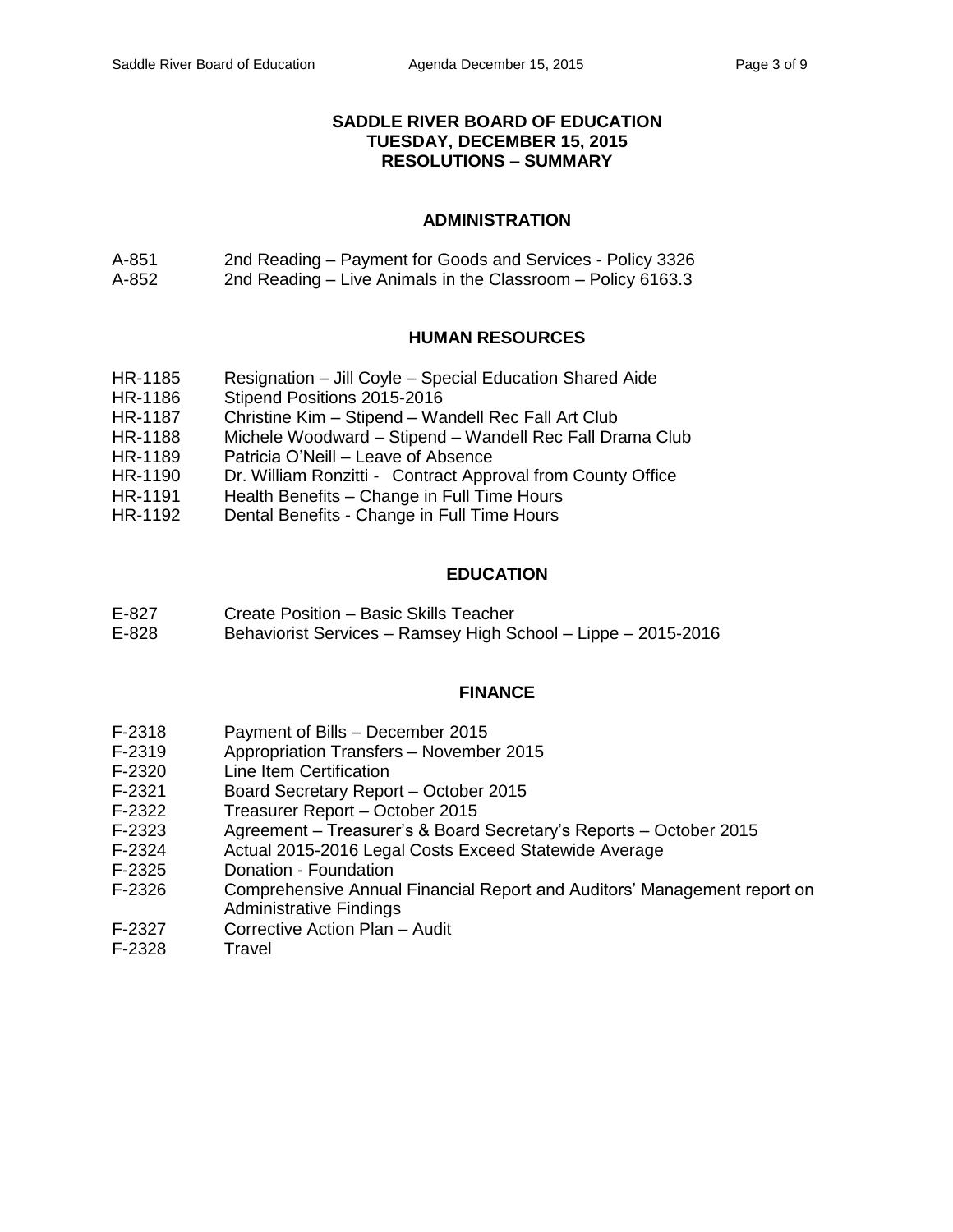# **ADMINISTRATION**

### **COMMITTEE REPORTS**

- **1.** Board Communications Committee
- **2.** Liaisons: Ramsey Board of Education Northern Highlands Board of Education
- **3.** Home & School Association
- **4.** New Jersey School Boards Association/NJSBA Legislative Committee
- **5.** Policy Committee
- **6.** Liaison to Mayor and Council
- **7.** Ad Hoc: Wandell Performance Committee

# **A-851 2nd READING – PAYMENT OF GOOD AND SERVICES – POLICY 3326**

BE IT RESOLVED that the Saddle River Board of Education approves the 2nd reading of Payment for Goods and Services – Policy 3326.

# **A-852 2nd READING – LIVE ANIMALS IN THE CLASSROOM – POLICY 6163.3**

BE IT RESOLVED that the Saddle River Board of Education approves the 2nd reading of Live Animals in the Classroom – Policy 6163.3

ALL ADMINISTRATION MOTIONS BUNDLED FOR SINGLE VOTE: Motion: Second: Comments: Roll Call Vote: TW:  $JC$ : IF: JL: HS: HS: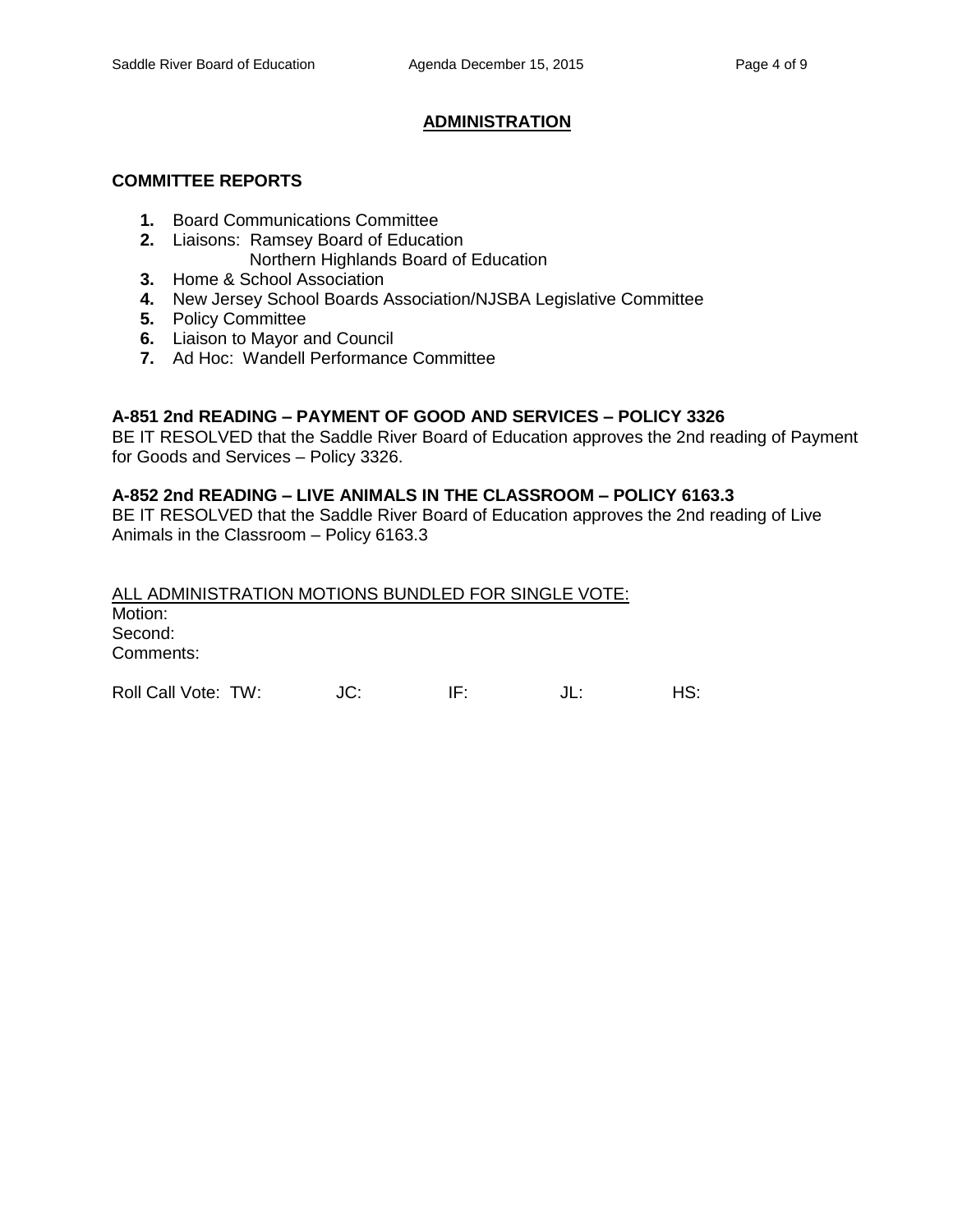# **HUMAN RESOURCES**

# **COMMITTEE REPORTS**

1. Negotiations Committee

# **HR-1185 RESIGNATION – JILL COYLE – SPECIAL EDUCATION SHARED AIDE**

BE IT RESOLVED that, upon recommendation of the Superintendent, the Saddle River Board of Education accepts with regret the resignation of Jill Coyle, Special Education Shared Aide, effective at the close of business December 4, 2015.

### **HR-1186 STIPEND POSITIONS – 2015-2016**

BE IT RESOLVED that, upon recommendation of the Superintendent, the Saddle River Board of Education approves the following stipend positions:

- John Moylan Director of Music \$2,850 January, March, April 1-2, 2016 - pending completion of duties
- Michele Woodward Stage Director \$3,800 January, February, March, April 1-2, 2016 - pending completion of duties
- Aubree McLean Assistant Choreographer/Production Assistant \$700 Approx. 3 day/week, approx. 3-4 hours per week during February and first 3 weeks of March. Last two weeks before show is every day for entire practice
- Maureen Rockey-Tirado Production Assistant \$700 Last 2 weeks of production every day for entire practice

# **HR-1187 CHRISTINA KIM – STIPEND – WANDELL REC FALL ART CLUB**

BE IT RESOLVED that, upon recommendation of the Superintendent, the Saddle River Board of Education approves the stipend to Christina Kim in the amount of \$2,660 from Wandell School Recreation Committee Fund for duties performed in connection with the Wandell Rec Fall Art Club.

### **HR-1188 MICHELE WOODWARD – STIPEND – WANDELL REC FALL DRAMA CLUB**

BE IT RESOLVED that, upon recommendation of the Superintendent, the Saddle River Board of Education approves the stipend to Michele Woodward in the amount of \$500 from Wandell School Recreation Committee Fund for duties performed in connection with the Wandell Rec Fall Drama Club.

# **HR-1189 PATRICIA O'NEILL – LEAVE OF ABSENCE**

BE IT RESOLVED that, upon recommendation of the Superintendent and in accordance with the board's agreement with the Saddle River Education Association, Article 8, Section H, the Board of Education grants an unpaid leave of absence for Patricia O'Neill from March 23 to March 24, 2016 and March 28 to April 1, 2016.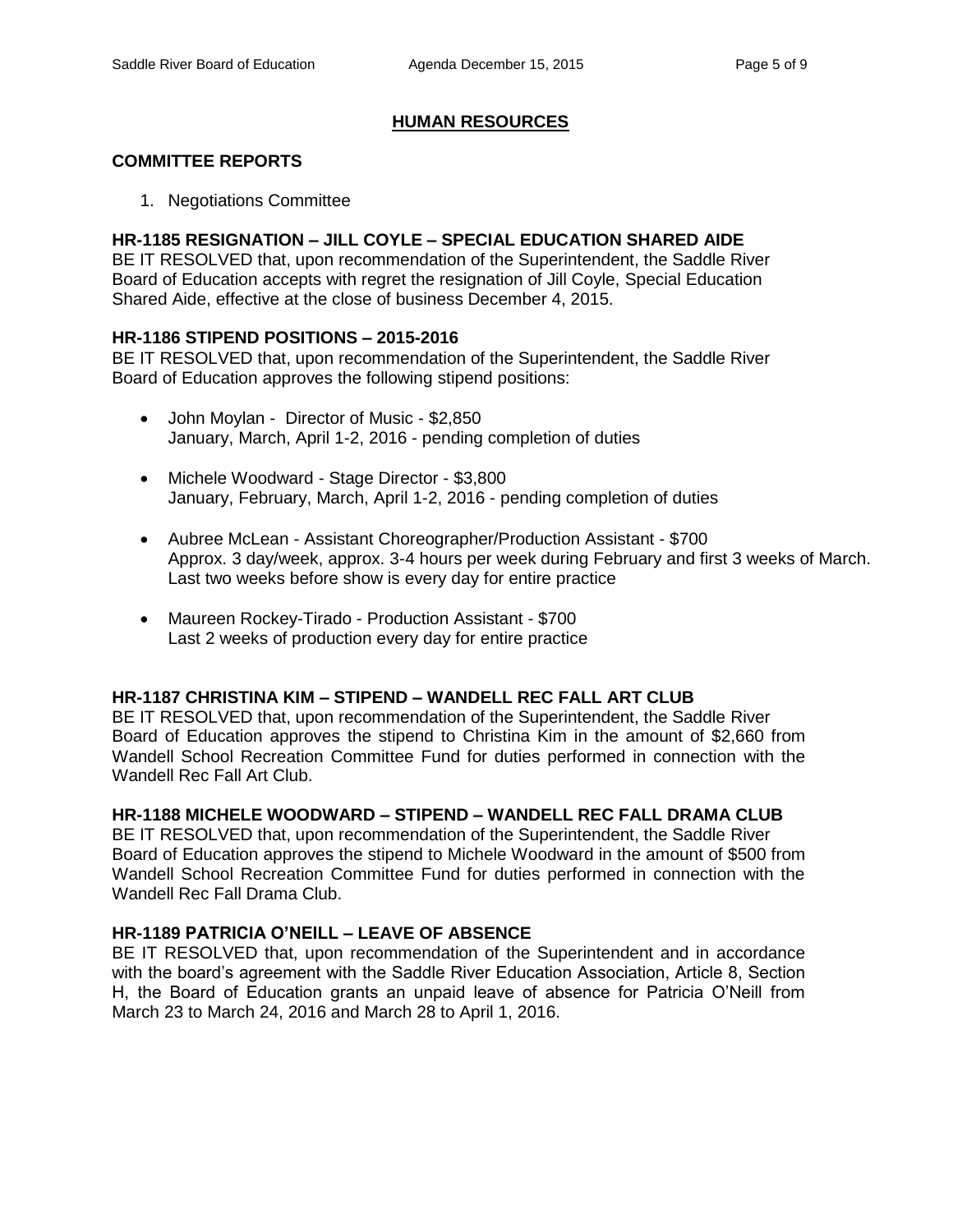# **HR-1190 DR. WILLIAM RONZITTI – CONTRACT APPROVAL FROM COUNTY OFFICE**

BE IT RESOLVED, that the Saddle River Board of Education approves the contract for Dr. William Ronzitti as reviewed and approved by the Interim Executive County Superintendent.

# **HR-1190 HEALTH BENEFITS – CHANGE IN FULL TIME STATUS**

BE IT RESOLVED that the Saddle River Board of Education approves the attached resolution pertaining to School Employees' Health Benefits Program Full Time Status Requirement for employees hired after December 15, 2015.

# **HR-1191 DENTAL BENEFITS – CHANGE IN FULL TIME STATUS**

BE IT RESOLVED that the Saddle River Board of Education designates 30 hours per week as minimum requirement for employees to participate in the district's dental plan for employees hired after December 15, 2015.

ALL HUMAN RESOURCES MOTIONS BUNDLED FOR SINGLE VOTE: Motion: Second: Comments:

Roll Call Vote: TW:  $JC:$  IF:  $JL:$  HS: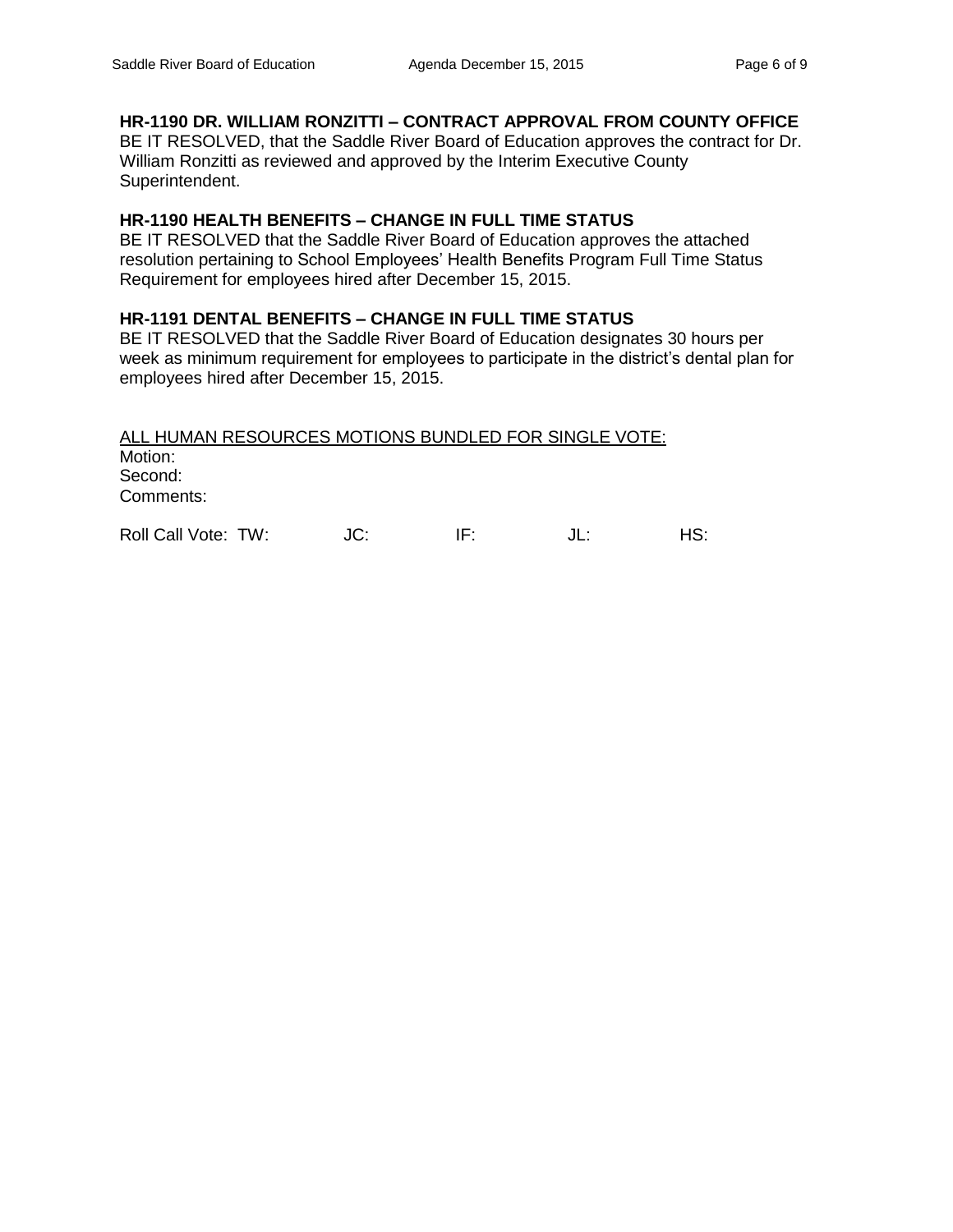# **EDUCATION**

### **COMMITTEE REPORTS**

- 1. Technology Committee
- 2. Curriculum Committee
- 3. Wandell School Recreation Committee
- 4. Health, Well-being, Safety and Transportation Committee

## **E-827 CREATE POSITION – BASIC SKILLS TEACHER**

BE IT RESOLVED, that the Saddle River Board of Education approves the addition of a new position on the Position Control Roster for a part-time "Basic Skills Teacher" (up to 3 days per week).

# **E-828 BEHAVIORIST SERVICES – RAMSEY HIGH SCHOOL – LIPPE – 2015-2016**

BE IT RESOLVED, that the Saddle River Board of Education approves the Ramsey Board of Education to provide behaviorist services by Paige Lippe for the 2015-2016 school year for special education student #A0030 for six, 1 hour sessions at the rate of \$67 per hour not to exceed \$402.

ALL EDUCATION MOTIONS BUNDLED FOR SINGLE VOTE: Motion: Second: Comments:

Roll Call Vote: TW:  $JC:$  IF:  $JL:$  HS: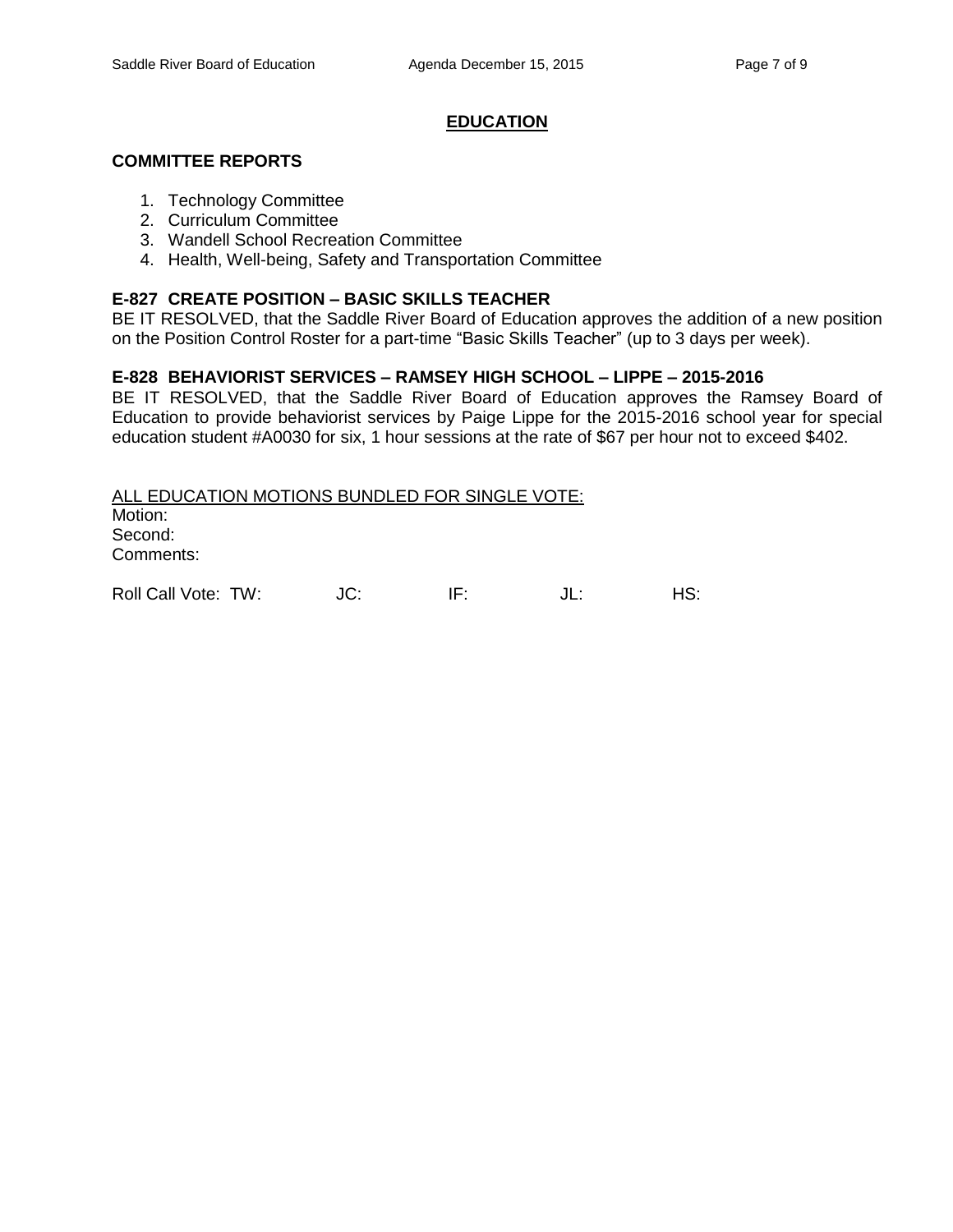## **FINANCE**

#### **COMMITTEE REPORTS**

- 1. Finance/Budget Committee
- 2. Renovation Committee

# **F-2318 PAYMENT OF BILLS – DECEMBER 2015**

BE IT RESOLVED that the payment of bills as per the attached December 2015 Bills and Claims lists be approved.

# **F-2319 APPROPRIATION TRANSFERS – NOVEMBER 2015**

BE IT RESOLVED that the attached appropriation transfers for the month of November 2015 be approved.

# **F-2320 LINE ITEM CERTIFICATION**

BE IT RESOLVED that in compliance with NJAC 6:20-2A-10(e) that the Board of Education certifies that no major account or fund has been over-expended and that as of this report, sufficient funds are available to meet the District's financial obligations for the remainder of the fiscal year.

# **F-2321 BOARD SECRETARY REPORT – OCTOBER 2015**

BE IT RESOLVED that the attached Board Secretary Report for the month of October 2015 be approved.

# **F-2322 TREASURER REPORT – OCTOBER 2015**

BE IT RESOLVED that the attached Report of the Treasurer for the month of October 2015 be approved.

### **F-2323 AGREEMENT–TREASURER'S & BOARD SECRETARY'S REPORTS – OCTOBER 2015**

BE IT RESOLVED that the Saddle River Board of Education states that the Report of the Treasurer of School Moneys and the Report of the Secretary of the Board of Education for the month of October 2015 are in agreement and on file in the Board Secretary's Office.

### **F-2324 ACTUAL 2015-2016 LEGAL COSTS EXCEED STATEWIDE AVERAGE**

BE IT RESOLVED that the Saddle River Board of Education recognizes the fact that actual district legal costs for 2015-2016, as of November 30, 2015 have exceeded 130% of the statewide average as published in the 2015 Taxpayer Guide to Education Spending and that the district will adhere to Board Policy #3327 procedures to limit legal costs and designates the Superintendent as the person with authority to request services or advice from legal counsel.